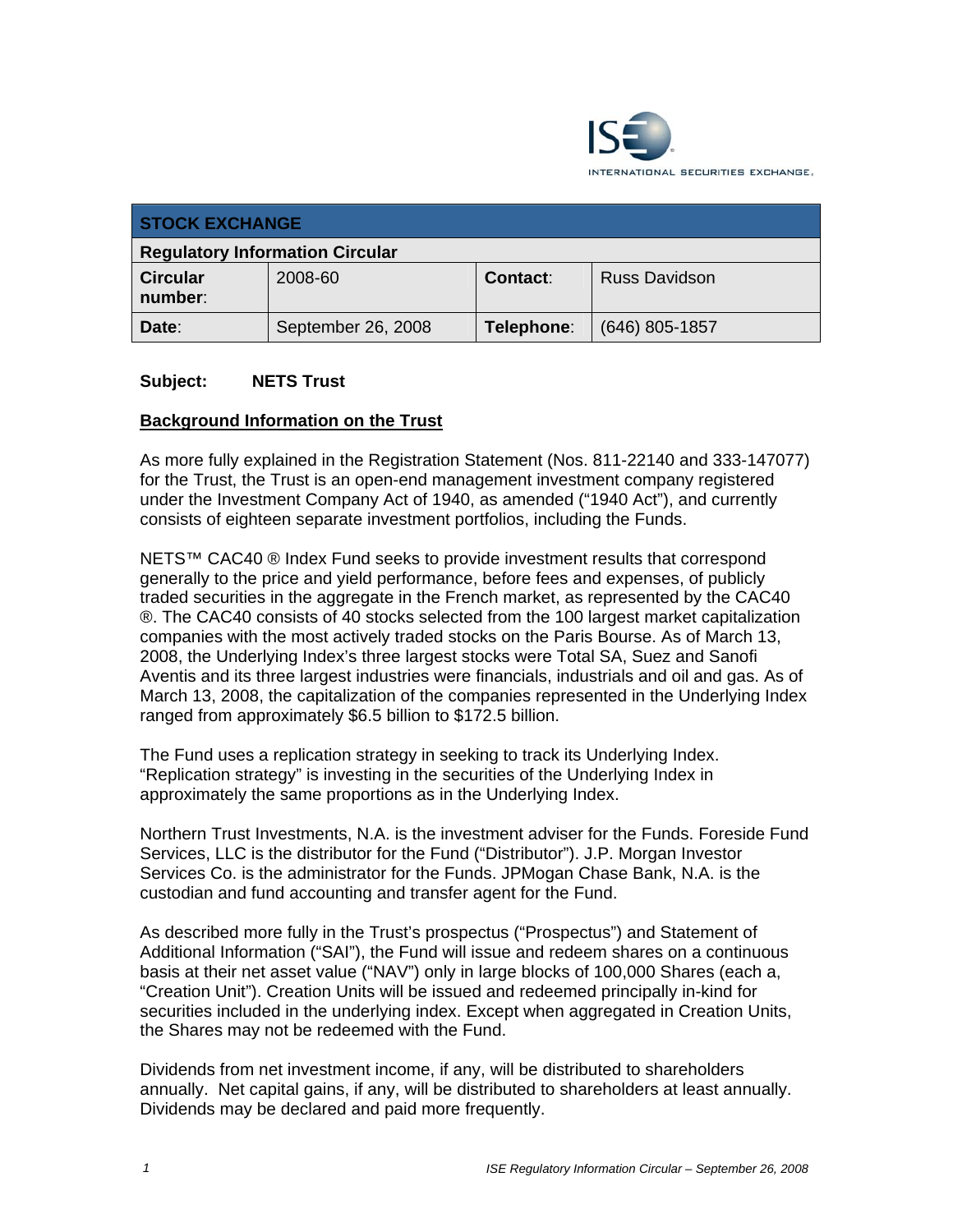The Depository Trust Company ("DTC") serves as securities depository for the Shares, which may be held only in book-entry form; stock certificates will not be issued. DTC, or its nominee, is the record or registered owner of all outstanding Shares.

The NAV per Share for each fund will be determined as of the close of trading (normally, 4:00 p.m. Eastern Standard Time ("ET")) on each day that the New York Stock Exchange is open for business (a "Business Day"). The NAV is calculated by dividing the value of the net assets of a Fund (i.e., the value of its total assets less total liabilities) by the total number of Shares outstanding, rounded to the nearest cent. NAV will be available from the Distributor and will also available to National Securities Clearing Corporation ("NSCC") participants through data made available from NSCC.

The Trust's registration statement describes the various fees and expenses for the Fund's Shares. For a more complete description of the Fund and the Index, visit www.netsetfs.com.

# **Purchases and Redemptions in Creation Unit Size**

Equity Electronic Access Members ("Equity EAMs") are hereby informed that procedures for purchases and redemptions of Shares in Creation Units are described in the Trust's Prospectus and Statement of Additional Information and that Shares are not individually redeemable but are redeemable only in Creation Unit aggregations or multiples thereof.

### **Principal Risks**

Interested persons are referred to the Prospectuses for a description of risks associated with an investment in the Shares. These risks include the risk that the Fund's return may not match the return of the Index for a number of reasons including the incursion by the Fund of operating expenses and costs not applicable to the Index. In addition, as noted in the Prospectus, the Shares may trade at market prices that may differ from their NAV. The NAV of the Shares will fluctuate with changes in the market value of the Fund's holdings. The market prices of the Shares will fluctuate in accordance with changes in NAV as well as the supply and demand for the Share.

#### **Exchange Rules Applicable to Trading in the Shares**

The Shares are considered equity securities, thus rendering trading in the Shares subject to the Exchange's existing rules governing the trading of equity securities.

#### **Trading Hours**

The Shares will trade on ISE between 9:00 a.m. and 4:00 p.m. ET.

Equity EAMs trading the Shares during the Pre-Market Session are exposed to the risk of the lack of the calculation or dissemination of underlying index value or intraday indicative value ("IIV"). For certain derivative securities products, an updated underlying index value or IIV may not be calculated or publicly disseminated in the Pre-Market hours. Since the underlying index value and IIV are not calculated or widely disseminated during Pre-Market hours, an investor who is unable to calculate implied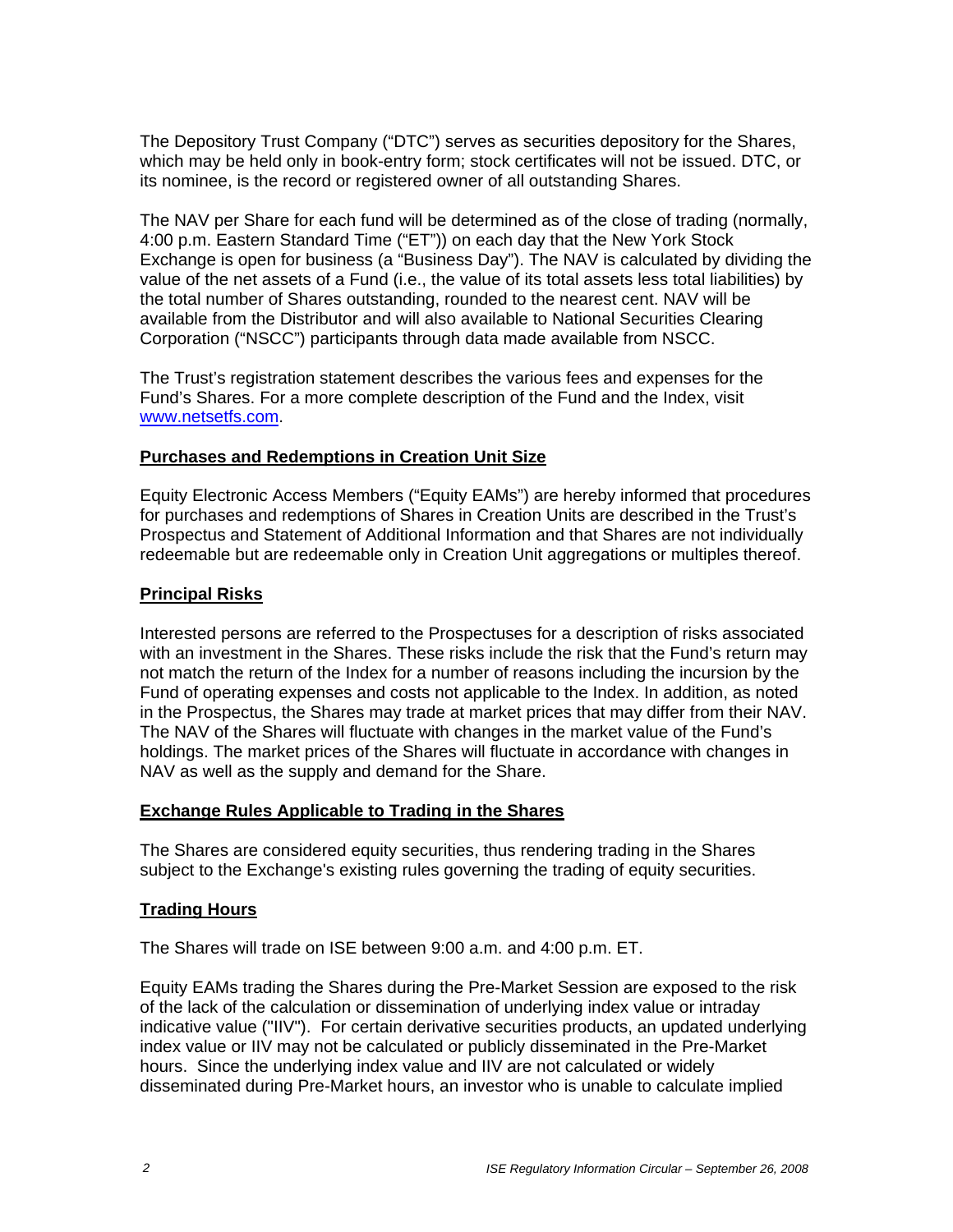values for certain derivative securities products during Pre-Market hours may be at a disadvantage to market professionals.

# **Trading Halts**

ISE will halt trading in the Shares of a Trust in accordance with ISE Rule 2101(a)(2)(iii). The grounds for a halt under this Rule include a halt by the primary market because it stops trading the Shares and/or a halt because dissemination of the IIV or applicable currency spot price has ceased, or a halt for other regulatory reasons. In addition, ISE will stop trading the Shares of a Trust if the primary market de-lists the Shares.

# **Delivery of a Prospectus**

Pursuant to federal securities laws, investors purchasing Shares must receive a prospectus prior to or concurrently with the confirmation of a transaction. Investors purchasing Shares directly from the Fund (by delivery of the Deposit Amount) must also receive a prospectus.

Prospectuses may be obtained through the Distributor or on the Fund's website. The Prospectus does not contain all of the information set forth in the registration statement (including the exhibits to the registration statement), parts of which have been omitted in accordance with the rules and regulations of the SEC. For further information about the Fund, please refer to the Trust's registration statement.

# **Exemptive, Interpretive and No-Action Relief Under Federal Securities Regulations**

The Commission has issued letters dated November 21, 2005 and October 24, 2006 (together, the "No-Action Letters") granting exemptive, interpretive and no-action relief from certain provisions of and rules under the Securities Exchange Act of 1934 for exchange-traded funds listed and traded on a registered national securities exchange that meet certain criteria. The Fund qualifies for the relief granted in the No-Action Letters, a description of which follows.

# **Regulation M Exemptions**

Generally, Rules 101 and 102 of Regulation M prohibit any "distribution participant" and its "affiliated purchasers" from bidding for, purchasing, or attempting to induce any person to bid for or purchase any security which is the subject of a distribution until after the applicable restricted period, except as specifically permitted in Regulation M. The provisions of the Rules apply to underwriters, prospective underwriters, brokers, dealers, and other persons who have agreed to participate or are participating in a distribution of securities.

The Commission issued a No-Action Letter by which persons participating in a distribution of shares of a fund may engage in secondary market transactions in such shares during their participation in such a distribution, despite the requirements of from Rule 101 under Regulation M. In addition, the SEC has permitted persons who may be deemed to be participating in the distribution of shares of a fund (i) to purchase securities for the purpose of purchasing creation unit aggregations of fund shares and (ii) to tender securities for redemption in Creation Unit Aggregations. Further, the Commission has clarified that the tender of fund shares to the Fund for redemption does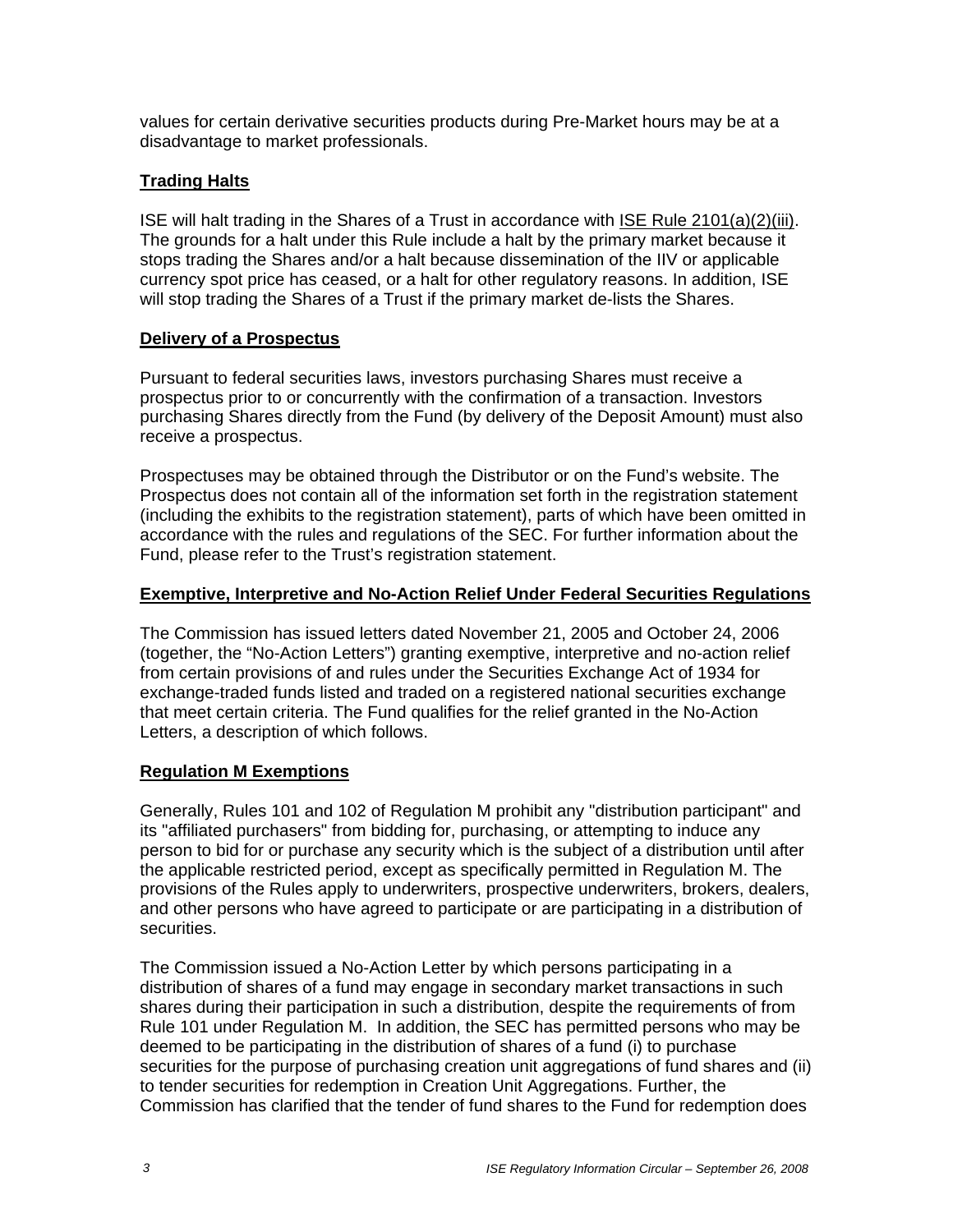not constitute a bid for or purchase of any of the Funds' securities during the restricted period of Rule 101. The Commission has issued a No-Action Letter to paragraph (e) of Rule 102 under Regulation M which allow the redemption of fund shares in creation unit aggregations during the continuous offering of shares.

# **Customer Confirmations for Creation or Redemption of Fund Shares (SEC Rule 10b-10)**

Broker–dealers who handle purchases or redemptions of Fund shares in Creation Units for customers will be permitted to provide such customers with a statement of the number of Creation Unit Aggregations created or redeemed without providing a statement of the identity, number and price of shares of the individual securities tendered to the Fund for purposes of purchasing creation unit aggregations ("Deposit Securities") or the identity, number and price of shares to be delivered by the Trust to the redeeming holder ("Redemption Securities"). The composition of the securities required to be tendered to the Fund for creation purposes and of the securities to be delivered on redemption will be disseminated each business day and will be applicable to requests for creations or redemption, as the case may be, on that day. This exemptive relief under Rule 10b-10 with respect to creations and redemptions is subject to the following conditions:

- 1. Confirmations to customers engaging in creations or redemptions must state that all information required by Rule 10b-10 will be provided upon request;
- 2. Any such request by a customer for information required by Rule 10b-10 will be filed in a timely manner, in accordance with Rule 10b-10(c);
- 3. Except for the identity, number and price of shares of the component securities of the Deposit Securities and Redemption Securities, as described above, confirmations to customers must disclose all other information required by Rule 10b-10(a).

# **SEC Rule 14e-5**

The Commission has permitted any person acting as a dealer-manager of a tender offer for a component security of fund (1) to redeem fund shares in creation unit aggregations from the issuer that may include a security subject to such tender offer and (2) to purchase fund shares during such tender offer. In addition, a No-Action has been issued under Rule 14e-5 states that if a broker-dealer acting as a dealer-manager of a tender offer for a security of the Fund purchases or arranges to purchase such securities in the secondary market for the purpose of tendering such securities to purchase one or more creation unit aggregations of shares, it must be made in conformance with the following:

- i. such bids or purchases are effected in the ordinary course of business, in connection with a basket of 20 or more securities in which any security that is the subject of a distribution, or any reference security, does not comprise more than 5% of the value of the basket purchased; or
- ii. purchases are effected as adjustments to such basket in the ordinary course of business as a result of a change in the composition of the underlying index; and
- iii. such bids or purchases are not effected for the purpose of facilitating such tender offer.

# **Section 11(d)(1); SEC Rules 11d1-1 and 11d1-2**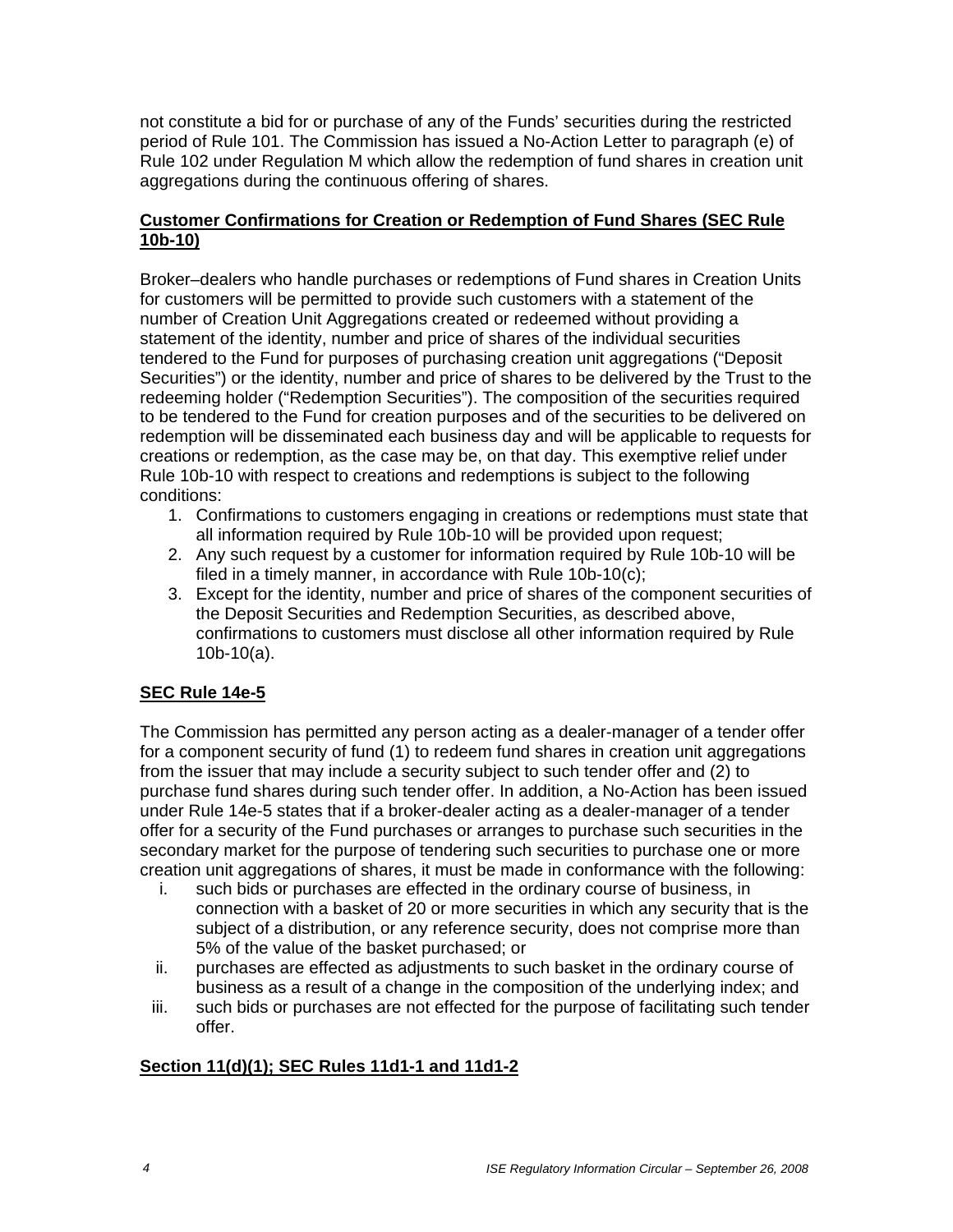Section 11(d)(1) of the Act generally prohibits a person who is both a broker and a dealer from effecting any transaction in which the broker-dealer extends credit to a customer on any security which was part of a new issue in the distribution of which he participated as a member of a selling syndicate or group within thirty days prior to such transaction. The Commission has clarified that Section 11(d)(1) does not apply to broker-dealers that are not authorized participants (and, therefore, do not create creation unit aggregations) that engage in both proprietary and customer transactions in shares of a fund in the secondary market, and for broker-dealer authorized participants that engage in creations of creation unit aggregations. This relief is subject to specific conditions, including the condition that such broker-dealer (whether or not an authorized participant) does not, directly or indirectly, receive from the fund complex any payment, compensation or other economic incentive to promote or sell the shares of a fund to persons outside the fund complex, other than non-cash compensation permitted under NASD Rule 2830 (I)(5)(A), (B) or (C). See letter dated November 22, 2005 from Brian A Bussey, Assistant Chief Counsel, SEC Division of Market Regulation, to Barclays Global Investors, N.A., dated November 22, 2005. The Commission has issued a No-Action Letter under Section 11(d)(1) of the Act states that broker-dealers may treat shares of a fund, for purposes of Rule 11d1-2, as "securities issued by a registered open-end investment company as defined in the Investment Company Act" and thereby extend credit or maintain or arrange for the extension or maintenance of credit on shares that have been owned by the persons to whom credit is provided for more than 30 days, in reliance on the exemption contained in the rule.

### **SEC Rule 15c1-5 and 15c1-6**

The Commission has issued a No-Action letter with respect to Rule 15c1-5 and Rule 15c1-6 as to the required disclosure of control by a broker or dealer with respect to creations and redemptions of fund shares and secondary market transactions therein.

**This Regulatory Information Bulletin is not a statutory Prospectus. Equity EAMs should consult the Trust's Registration Statement, SAI, Prospectus and the Fund's website for relevant information.**